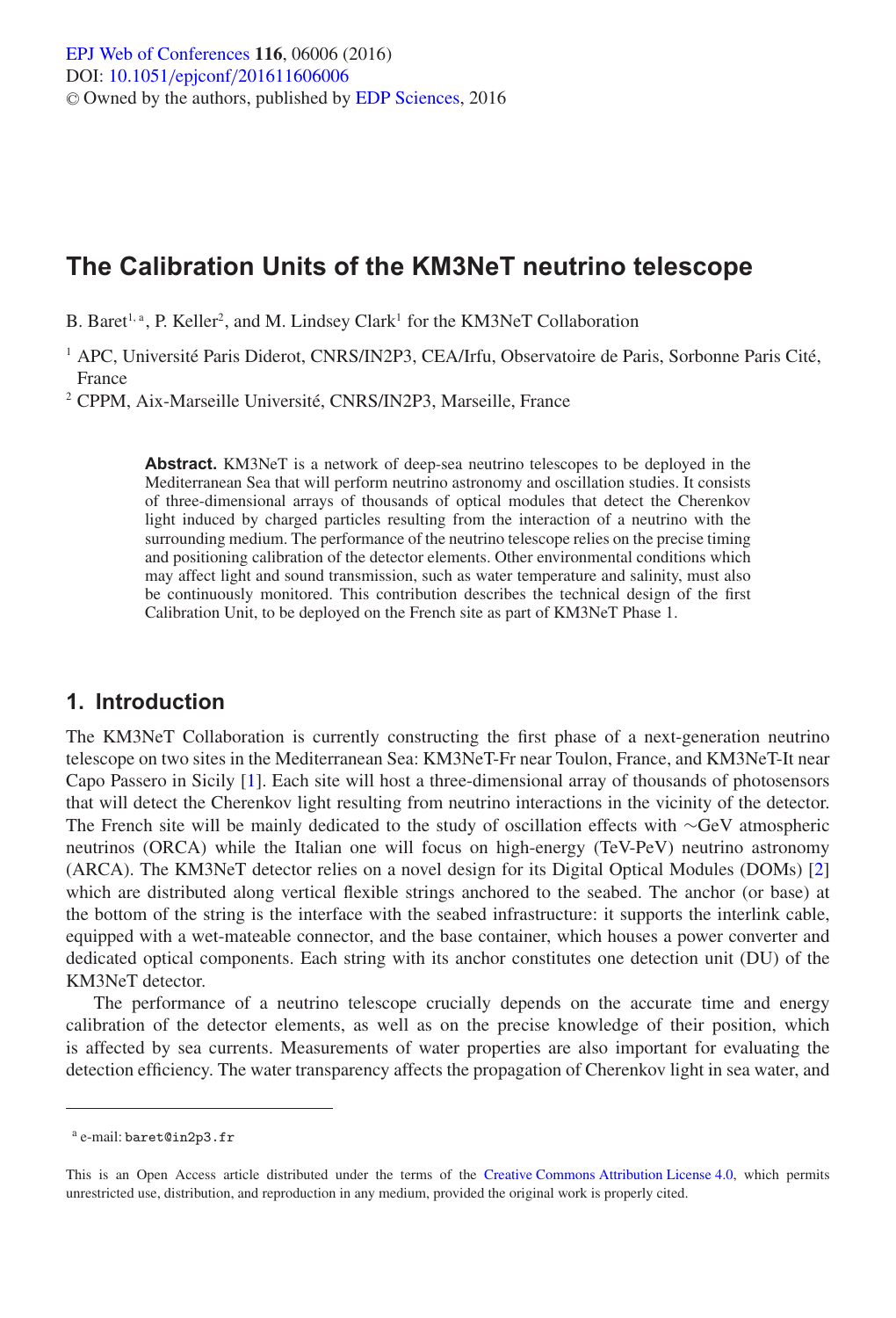#### EPJ Web of Conferences

<span id="page-1-0"></span>

**Figure 1.** Left: General design of the KM3NeT Calibration Unit. Right: Preliminary electronics scheme for the Calibration Base, with the acoustic option for the communication with the IU.

hence the effective volume and angular resolution. The monitoring of the evolution of these parameters with time and of environmental conditions (temperature, sea currents, bioluminescence...) will be achieved using monitoring tools and probes installed on the detector elements (DOMs and anchors) and on dedicated Calibration Units (CUs) distributed among the detector lines.

The KM3NeT positioning system is based on a network of acoustic transmitters (beacons) and receivers (hydrophones) that will be distributed in the detector installation field, on the CUs (emitter and receiver), DU bases (receiver) and standalone tripods, forming a long-baseline reference system for the determination of the DOM positions by triangulation [\[3\]](#page-3-2). The timing calibration will be performed thanks to LED beacons mounted on the DOMs, and to a few laser beacons installed on the CUs [\[4\]](#page-3-3). This beacon network will be also used to monitor the water transparency. Other external parameters (sea currents, temperature, salinity...) will be continuously monitored by commercial probes installed on the CUs. Their study is also of great interest for the Earth and Sea Sciences, as already illustrated by joint publications using ANTARES data [\[5\]](#page-3-4).

#### **2. General description of the Calibration Unit**

The general design of a KM3NeT Calibration Unit is shown in Fig. [1.](#page-1-0) It will comprise two sub-systems: a Calibration Base (CB) and an Instrumentation Unit (IU), powered through the CB. The CB will host the detector calibration devices, namely a laser beacon, a long-baseline acoustic beacon and a hydrophone. The IU consists of an instrumentation base (IB) incorporating an electronics interface board and an inductive modem to be connected to an inductive, semi-autonomous and recoverable instrumentation line (IL) equipped with environmental monitoring instruments distributed in clusters at different depths. The height of the IL will be adapted to the detector configuration (750 m for ARCA and 200–250 m for ORCA are currently being considered). The CB and the IB will be separated by approximately 80 m. The default option for the CB-IU connection is to use a ROV mateable electrical Ethernet connector, but the possibility to use an acoustic modem is also under study, as discussed in Sect. [4.2.](#page-3-5)

The full CUs equipped with a calibration base and an instrumentation unit will be placed in peripherical positions around the detector, in order to allow easy periodical recovery and redeployment of the IU. In a sparse detector configuration (ARCA), CBs alone can also be distributed more homogeneously inside the detector, thereby ensuring a complete coverage of the whole network of strings. The possibility to attach standard detection lines to the bare CBs is also being considered and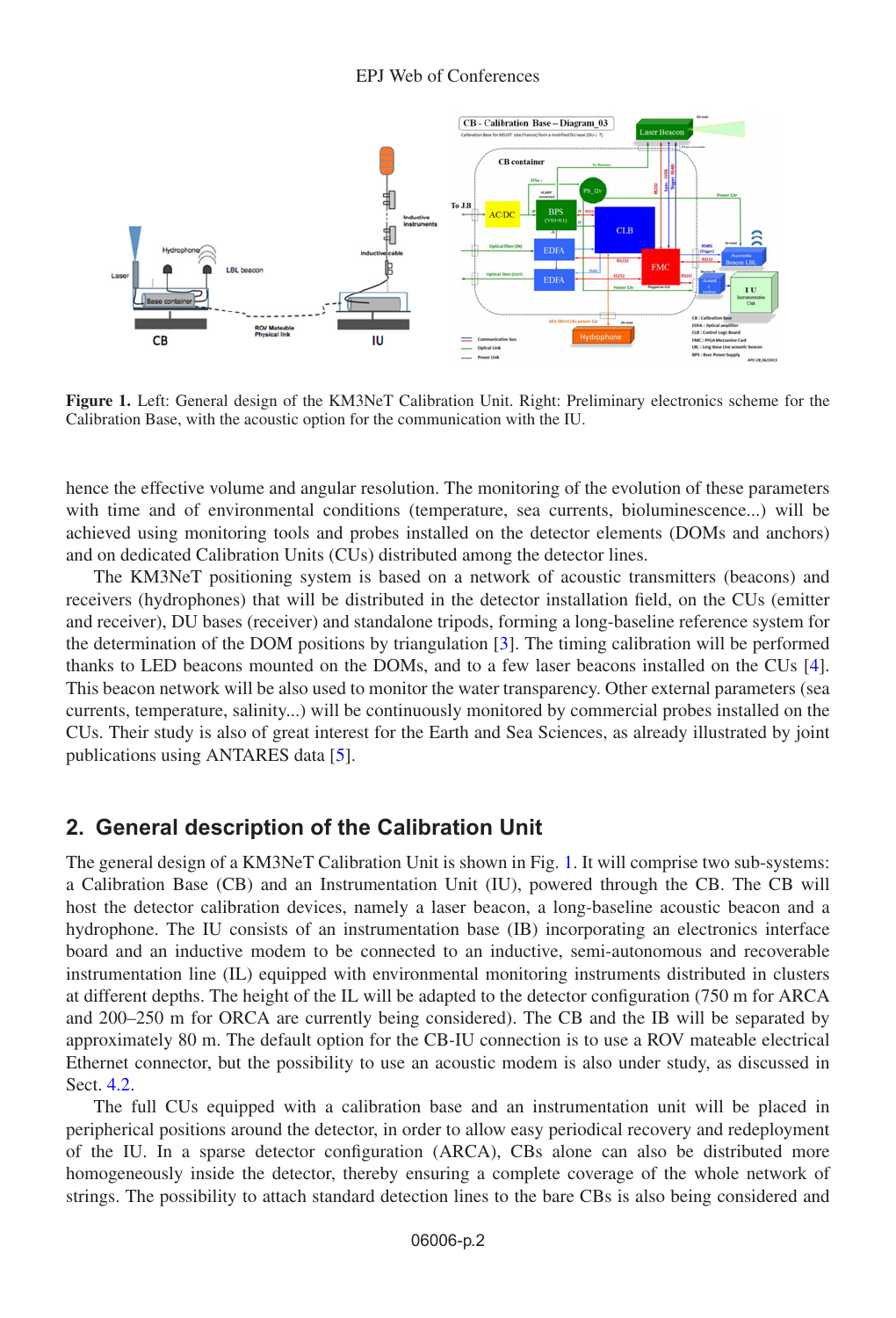Very Large Volume Neutrino Telescope (VLVnT-2015)

taken into account in the CB mechanical design. The first KM3NeT CU to be deployed on the French site will be a full unit with a CB and an IU.

### **3. The Calibration Base**

The CB will consist of a DU base modified so as to host the following instruments on its external frame:

- **a Laser Beacon** for time calibration and measurement of water optical properties. The laser chosen for the calibration of KM3NeT DOMs is the Nd-YAG model STG-03E-040 and its associated control board MLC-03A-BP1 from Teem PhotonicsIt emits at a wavelength of 532 nm (green) and provides high peak power ( $> 6$  kW) pulses of duration  $< 0.5$  ns; it can be triggered at a maximum repetition rate of 4 kHz. The laser beacon equipped with attenuator and diffuser will be mounted in an Aluminium (class 6) cylindrical container with protective coating. One of the sides of the container hosts the connector, while the other one supports the cylindrical quartz rod that serves as optical window.
- **an acoustic receiver (hydrophone)** providing the position of the CB on the seafloor
- **an acoustic long-baseline emitter** for DOM positioning made of a transducer and an Aluminum shielded container hosting the electronics board detailed in [\[3\]](#page-3-2)
- **–** possibly an **acoustic modem** for connection to the IU, if this solution is retained.

All the electronics, optical and power devices are enclosed in a Titanium cylindrical Base Container attached to the CB frame. This container will in particular incorporate

- **one KM3NeT Central Logic Board (CLB)** [\[6\]](#page-3-6) **and its FPGA Mezzanine Card (FMC)**, for data acquisition and transmission
- **two optical amplifiers (EDFA)** to read and write from/to the optical fibers
- **a power conversion board** to power all the CB elements and the IU.

A preliminary synoptic view of the electronics components and their connections to the various CB instruments is shown in Fig. [1.](#page-1-0)

## **4. The Instrumentation Unit**

The Instrumentation Unit is composed of one Instrumentation Base container (IB) laid on the seabed and of an inductive Instrumentation Line (IL), maintained vertical by a buoy, and supporting various autonomous instruments powered on internal batteries. The IU is recoverable in order to allow the change of batteries and the periodical recalibration required by some of the instruments. The design is directly derived from the ALBATROSS project (*Autonomous Line with a Broad Acoustic Transmission for Research in Oceanography and Sea Sciences*) which was recently deployed close to the KM3NeT-Fr site. It is totally autonomous and will communicate its data through an acoustic modem to an Instrumented Interface Module (IIM) to be connected to the KM3NeT-Fr node, as part of the European Multidisciplinary Seafloor and water-column Observatory network.

### **4.1 The Instrumentation Base**

The instrumentation Base consists of a Titanium cylindrical container attached to a dead weight, that will contain

- **an Inductive Modem (IM)** foreseen IM to be the Seabird IMM, with a RS232 data interface
- **the power system** for the IMM (either provided by the CB or by an internal battery)
- **the communication interface with the CB.**